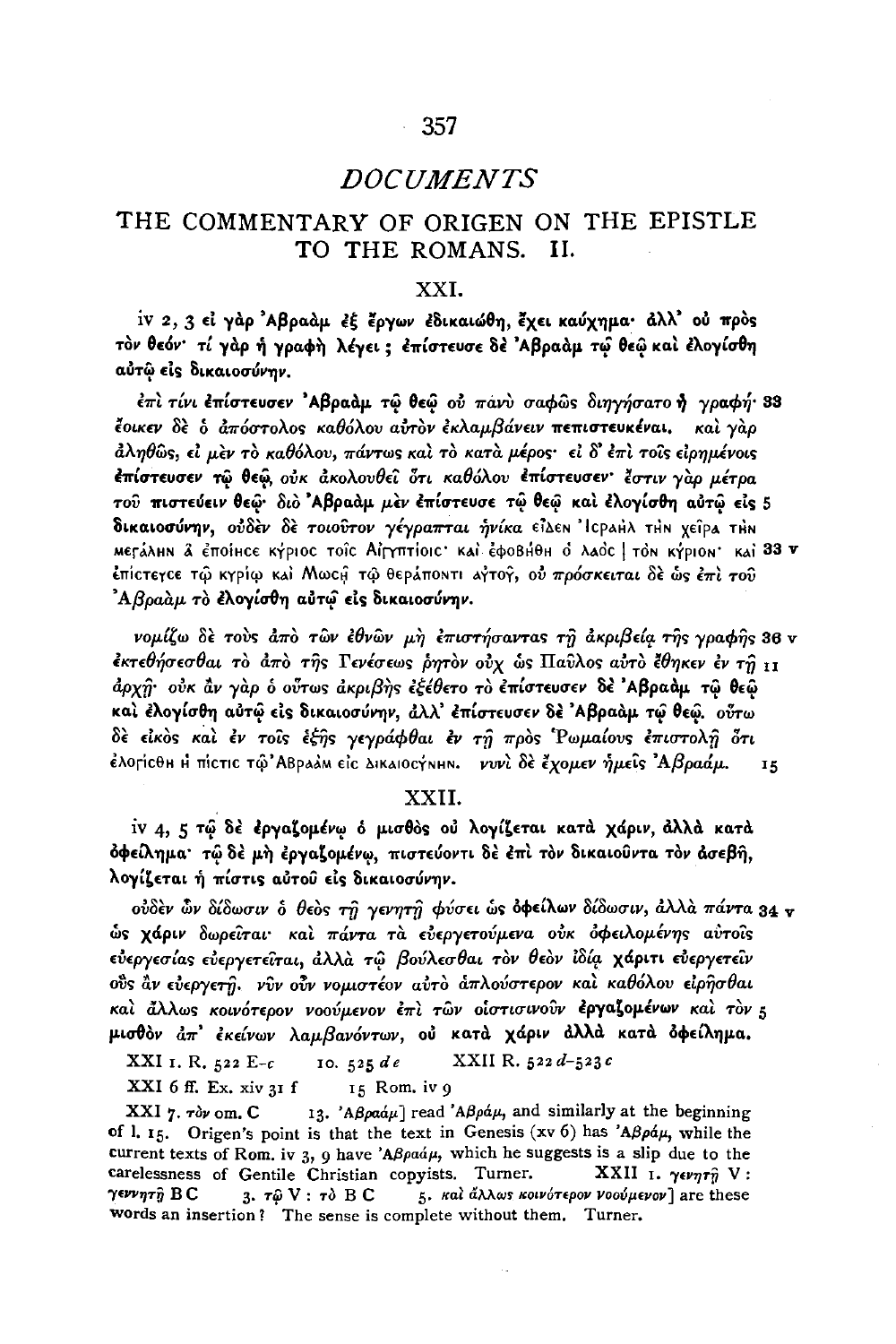ήγητέον δε αύτο δύνασθαι λέγεσθαι φέρε είπεῖν επί των ως Κάιν έργαzo-MENWN THN FAN και ποιούντων έργα πονηρά· τούτοις γαρ ως οφειλόμενα νομίζω και ώς μισθον τῶν ἡμαρτημένων ἀποδίδοσθαι τὰς κολάσεις. διὸ και δ 10 απόστολος όψώΝΙΑ μεν της αΜΑρτίας έφησεν είναι τον θάΝΑτοΝ· ούκέτι δε όψώΝΙΑ καὶ ὧσπερεὶ ὀφειλόΜεΝΑ ἀπὸ θεοῦ τὴν aἰώΝΙΟΝ ΖωΗΝ, ἀλλὰ χάριςΜΑ αὐτοῦ· φησὶ γάρ το χάριςмα τογ θεογ zωΗ αιώνιος έν Χριςτώ 'Ιнςογ τώ κγρίω ΗΜών. Ού

νομιστέον ούν έπι των κρειττόνων έργων λέγεσθαι έν τω εύαγγελίω το ώ Μέτρω Μετρείτε αΝτιΜετρΗθήςεται γΜΊΝ χάριτι Γάρ έςΜεΝ σεςωςΜέΝΟΙ' Και τογτο 15 ογκ έΞ ΗΜῶΝ, Θεογ̂ τὸ ΔῶροΝ, ἵΝΔ ΜΗ τις ΚΔΥΧΗΣΗΤΑΙ. πρὸς δὲ ΜέτροΝ τῶν ήμαρτημένων ήμιν δίδοσθαι τας κολάσεις υποληπτέον.

# XXIII.

iv 6-9 καθάπερ και Δαυειδ λέγει τον μακαρισμον του ανθρώπου φ ο θεος λογίζεται δικαιοσύνην χωρίς έργων· μακάριοι ών αφέθησαν αί ανομίαι, καί ών έπεκαλύφθησαν αί άμαρτίαι μακάριος άνηρ ω ού μη λογίσηται κύριος άμαρτίαν ο μακαρισμός ούν ούτος, έπι την περιτομήν ή και έπι την άκροβυστίαν:

35 μηκέτι πραττομένου του χείρονος άφεσις είκος δύναται γενέσθαι άνομιών· άγαθοῦ δ' ἐπιτελουμένου, ὡς τὰ γενόμενα κώλυμα γενέσθαι τῶν προημαρτημένων έξαφανίζοντα αύτών την φύσιν, επικαλύπτονται αί άμαρτίαι· ών προαγόντων, ούδε λογίζεται έτι κύριός τινι τ(ο) ημαρτηκέναι.

### XXIV.

iv 9-12 λέγομεν γάρ ότι έλογίσθη τώ Αβραάμ ή πίστις είς δικαιοσύνην· πώς ούν έλογίσθη; έν περιτομή όντι, ή έν άκροβυστία; ούκ έν περιτομή άλλ' έν άκροβυστία· και σημείον έλαβεν περιτομής, σφραγίδα της δικαιοσύνης της πίστεως της έν τη ακροβυστία, είς το είναι αύτον πατέρα πάντων των πιστευόντων δι' ακροβυστίας, είς το λογισθήναι και αύτοις την δικαιοσύνην· και πατέρα περιτομής τοίς ούκ έκ περιτομής μόνον, άλλά και τοίς στοιχούσι τοίς ίχνεσι της πίστεως της έν τη ακροβυστία του πατρός ήμων 'Αβραάμ.

λαμβάνει δε μετά την έκ πίστεως δικαίωσιν σημείον περιτομής ώσπερεί 36 36 ν σφραγίδα τυγχάνουσαν και άποκλίνουσαν, δίκην των εσφραγισμένων, το μυστήριον των έκ πίστεως δικαιουμένων· [ν οι μετά την πίστιν εκείνοι γενόμενοι έκ περιτομής του Αβραάμ, έτεροι όντες των έκ πίστεως δικαιωθης σομένων τέκνων αύτου, ή είς τέκνα αύτου λογισθησομένων, έτερος ώσιν λαος παρά τον έν άκροβυστία έκ πίστεως δικαιωθησόμενον· ή δε σφραγις ετηρείτο

XXIII R. 523 de XXIV R.  $525$  C-E

XXII 7. Gen. iv 2 to ff. Rom. vi 23 14. Lk. vi 38 Eph. ii 8 f XXII 9. ήμαρτημένων V: εργαζομένων BC 14. *ύμιν* VC:  $\eta$ μιν B  $16.$  $\eta \mu \hat{\imath} \nu$ V B : ήμων C XXIII 2. κώλυμα] κάλυμμα Turner 3.  $\delta \nu$  V:  $\tau \hat{\omega} \nu$  BC 4. τὸ] τῷ  $VBC$ XXIV 2. άποκλίνουσαν l perhaps άποφαίνουσαν: άποκλείουσαν Turner 3. εκείνοι] έκγονοι Turner 4. γενόμενοι οm.  $B$  C 5. Έτερος... λαός V: Έτεροι  $\ldots$  λαοί Β C  $6.$  τον... δικαιωθησόμενον V: των... δικαιωθησομένων BC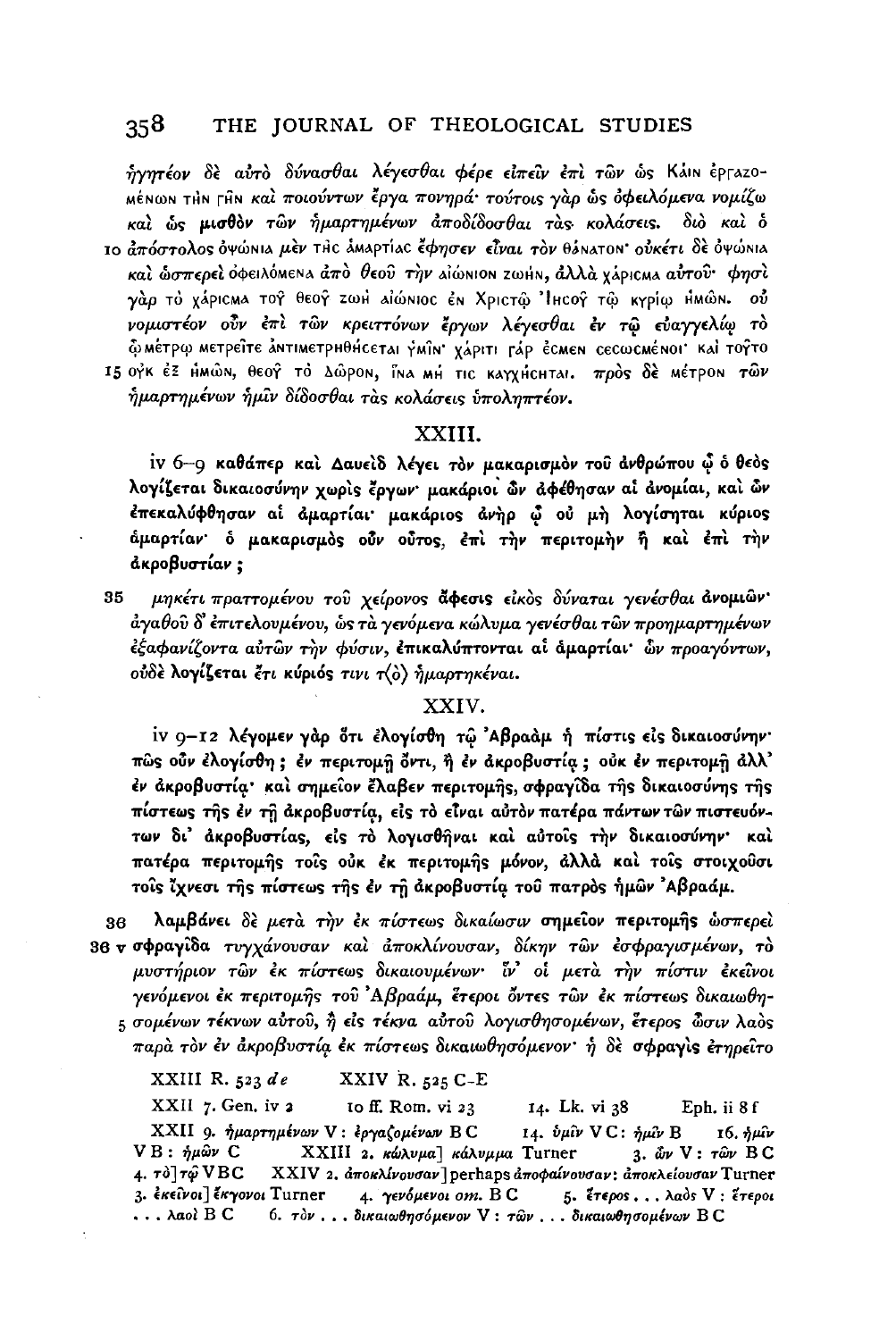μεν μη λυομένη, δσον ούδέπω εληλύθεισαν οί εκ πίστεως και εν άκροβυστία· ηνίκα δε ήλθεν ο προειρημένος τεχθήσεσθαι λαός των εν ακροβυστία και έκ πίστεως δικαιουμένων, τότε ή σφραγίς και το σημείον εκείνο ελύθη, ώστ' αν λεχθήναι τω βουλομένω την σφραγίδα εκείνην λαβείν ότι έλη το περιτέΜΝΗ Cθε, Χριστός γΜΑΣ ΟΥΔΕΝ ώφελμεει.

# XXV.

iv 15-17 ο γάρ νόμος όργήν κατεργάζεται ού γάρ ούκ έστι νόμος ούδέ παράβασις. διά τούτο έκ πίστεως ίνα κατά χάριν, είς το είναι βεβαίαν την έπαγγελίαν παντί τώ σπέρματι· ού τώ έκ του νόμου μόνον, άλλά και τώ έκ πίστεως Αβραάμ, ός έστι πατήρ πάντων ήμων· καθώς γέγραπται ότι πατέρα πολλών έθνών τέθεικά σε κατέναντι ού έπίστευσε θεού του ζωοποιούντος τούς νεκρούς και καλούντος τα μή όντα ώς όντα.

άσυκοφαντήτως άκούειν χρή του άποστόλου έν τούτοις και συνιέναι του 38 βουλήματος αύτου. φασί γάρ τινες εί ένθα ούκ έστι νόμος ούδέ παράβασις, δηλονότι ούδείς έν παραβάσει γέγονε πρό Μωσέως· εί δε μη γέγονέ τις, ούδε ψεκτός' ούτε ούν Κάιν ούτε πάντες οί δια τας έαυτων άμαρτίας τον κατακλυσμόν παθόντες ή οι έν Σοδόμοις έν παραβάσει γεγόνασιν· και πρό γε τούτων 5 Άδαμ και ή Εύα. λεκτέον ούν προς τούτους ότι ο Μωσέως νόμος ού την εν τη κρίσει όργην κατεργάζεται άλλά την κατ' αύτόν, τούς μεν λιθολεύστους ποιών, έτέρους δε έπι πυρός κατακαίων, ή έτέρα υποβάλλων τιμωρία· άλλα και είπερ ού ούκ έστι νόμος ούδε παράβασις, ότε ός ο ο ΝόΜΟς λαλεί τοις έΝ τώ ΝόΜω λαλεί. δρα δε αύτους και τον παρ' αύτω Παύλω ΝόΜΟΝ πίστεως ονομαζό- 38 ν μενον θεού όργήν κατεργάζεσθαι, και παράβασιν είναι ένθα έστιν ο της πί-11 στεως νέμος και δ του θεου, σαφώς δε αυτός έτερον μεν είναι νόμον τον του θεου, <u>Φμόνω καὶ αὐτὸς cynhλεται κατά τὸn ἔcω ἄnθρωποn. ἔτεροn λὲ nómon εἶναι τὸν</u> έΝ τοΐς ΜέλεςΙΝ έαυτοΰ ΔΝΤΙΣΤΡΑΤΕΥΟΜΕΝΟΝ Τῶ ΝΟΜΦ τοΥ ΝΟΟΣ. Καὶ Θρα μήποτε ούτος έστιν ο άληθως όργην κατεργαζόμενος, και ού ούκ έστι νόμος ούτος έκει 15 ούδε παράβασίς έστιν· καί οί έκ τούτου του νόμου ούδαμως είσι κληρονόμοι, εί γάρ οι έκ νόμου κληρονόμοι κεκένωται ή πίστις.

έν τῷ καταλόγω τῶν χαρισμάτων τῶν διδομένων κατά τΗΝ ἀΝαλογίαΝ τΗς 39 πίστεως, κατείλεκται και ή πίστις φησι γάρ ο Παύλος μεθ' έτερα άλλω 39 ν πίστις έν τώ αγτώ πνεγματι. δ δ' αύτός φησι και άλλαχού ότι άπό θεογ γμίν 20

7.527 DE 10. 527 CD XXV 1. R. 526 de 18. 529 C 4.  $527 B$  $18.528ab$ 

XXV q. Rom. iii 19 10, Rom, iii 27 XXIV 10f. Gal. v 2 13. Rom. 20 f. Phil. i 29 18. Rom. xii 6 19. I Cor. xii 9 vii 22 f

ούδε V B: ούτε C 9.  $5r\epsilon$ ] perhaps  $5r\epsilon$  $XXY_3$ . Masséas] + előévai BC 10.  $\lambda a \lambda \epsilon \tilde{i}$  Possibly there should be only a comma here, not a full stop, so that the following words δρα δε αυτούs introduce the apodosis: but the construction seems incomplete as it stands; perhaps (d) a de(i war) abrobs Turner 12. Окоб. 19. KarhAenral B.C. 20. ήμιν BC σαφώς perhaps θεού, σαφώς Turner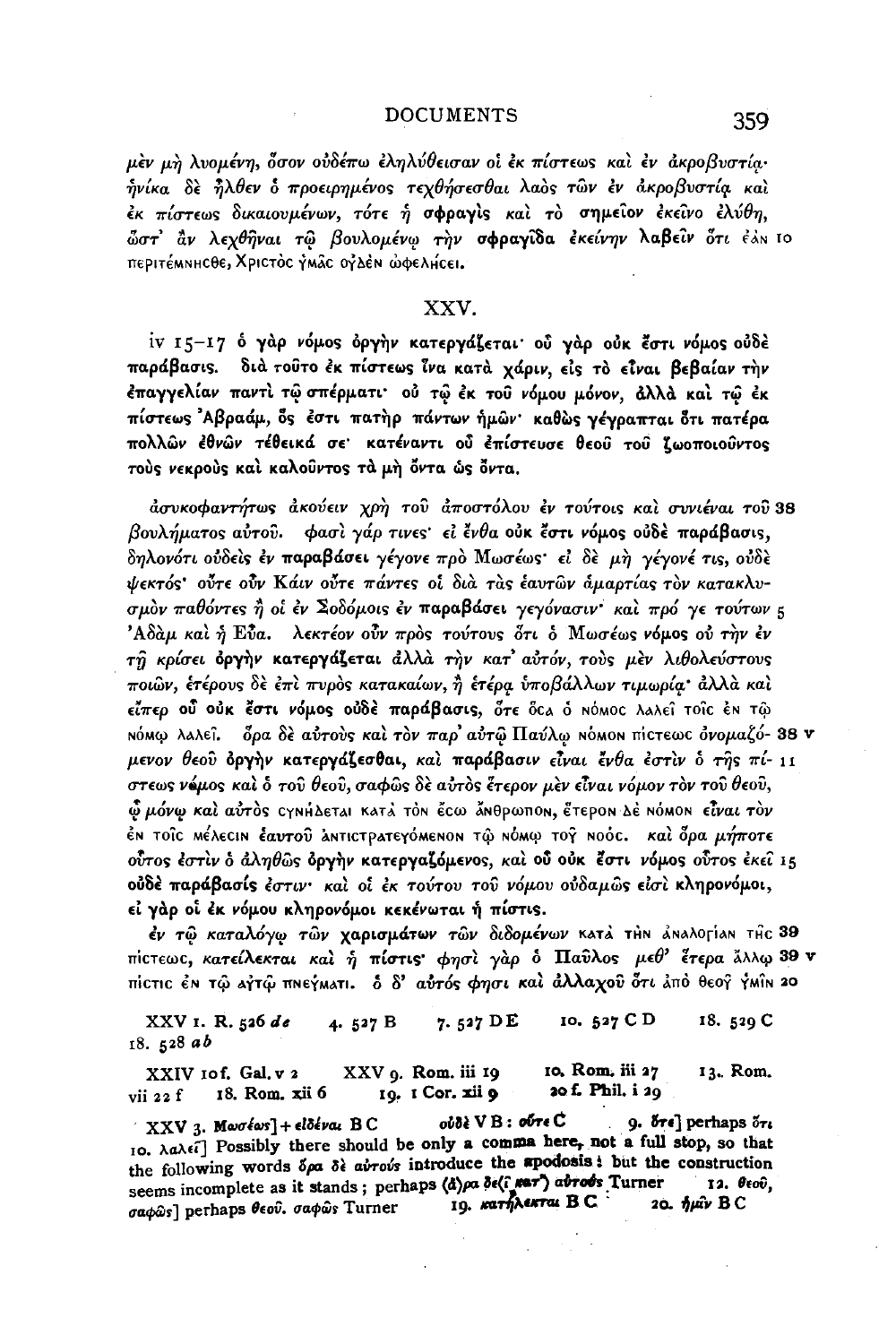έχαρίςθη ος ΜόΝΟΝ το είς Χριςτόν πιςτεγειν άλλα και το γπέρ αγτος πάςχειν. οίμαι δε ότι και οι απόστολοι ελλιπή πεισθέντες είναι την εκ του εφ' ήμιν  $\pi \omega$ 

εί και έκ πίστεως ούν οι κληρονόμοι και ή επαγγελία ίνα κατά χάριν, ούδ' 25 αύτη ή πίστις ή πρό της χάριτος, καθ' ήν λέγεται διά τούτο έκ πίστεως ίνα κατά χάριν, χωρίς χάριτος υφεστάναι ού δύναται.

παντί δέ τω σπέρματι, φησίν, ήτοι τω έκ του νόμου ή τω έκ της πίστεως αύτου, καί ου μόνον τω έκ του νόμου άλλ' εί έχοι πρός τ $\langle \hat{\omega} \rangle$  έκ του νόμου το έκ τής πίστεως. εί γάρ μή ούτως έκλάβοιμεν, έσται ή έπαγγελία τοῦς ἐξ 30 Ίσμαήλ και τοις έκ Χεττούρας, άπερ ούκ αρέσκει.

### $(700 \, \text{a} \cdot 700)$

άναγκαΐον δέ, φησίν, έξετάσαι φαίνεται πῶς ἀκολουθεῖ τῶ ἐκ πίστεως καὶ τῶ κατά χάριν το βεβαίαν είναι την επαγγελίαν άρα γαρ εί ήν έκ νόμου, ούχ οΐόν τε ην βεβαίαν τυγχάνειν την έπαγγελίαν. πρόσχες ούν οίονει δευσοποιός τις βαφή γίνεται έκ πίστεως περί την ψυχήν και μάλιστα της λελογισμένης 35 είς δικαιοσύνην, ώστε την δι' αύτης επαγγελίαν και χάριν ίσχειν δια το άνέκπλυτον αύτης, ή άμετάβολόν γε την βεβαιότητα ήτις ούκ εμφαίνεται περί τα έκ νόμου έργα. Δποστρέφειν γούν ποτέ Δίκαιος Δπό της Δικαιος γνης αγτογ λέγεται καί ποιείν δλικίαν ούκ οΐδα δε εί και περι της πίστεως γέγραπται ότι απέστρεψέν τις από της πίστεως, άπαξ μαρτυρηθείς πεπιστευκέναι και δικαιω-40 θείς δια την πίστιν. είτα και τη μαρτυρία επισφραγίζει ο θείος απόστολος τό είρημένον αύτω.

#### $(700 \text{ at} 700)$

δ δε λέγει τουτό έστιν' ώσπερ ο θεός ούκ έστι μερικός θεός άλλά πάντων πατήρ, ούτω και αύτός. και πάλιν ώσπερ ο θεός πατήρ έστιν ού κατά την φυσικήν συγγένειαν άλλα κατ' οικείωσιν πίστεως, ούτω και αυτός ή γαρ 45 ύπακοή ποιεί πατέρα πάντων ήμων. επειδή γάρ ούδεν ενόμιζον είναι ταύτην την συγγένειαν, την παχυτέραν εκείνην κατασχόντες, δείκνυσι ταύτην κυριωτέραν έπι τον θεον τον λόγον άνάγων. και μετά τούτων κάκεινο εμφαίνει ότι και άμοιβην της πίστεως ταύτην έλαβεν· ὦστε άν μη τουτο ή, κάν πάντων ή πατήρ των την γην οικούντων, το κατέναντι ούκέτι χώραν· το γαρ κατέναντι 50 το δμοίως έστίν. το γάρ παράδοξον τουτό έστιν, ούς ούκ είχεν έκ φύσεως τούτους άπό της του θεού δωρεάς λαβείν.]

XXV 24. R. 528 b.  $27.529C-b$ 31. 528  $de$ -529 B  $42 - 51$ . This passage is really from Chrysostom ad loc., see Field's edition (Bibliotheca Patrum Oxford 1849) p. 117

XXV 37 f. Ezek. xviii 24

 $XXV$  21.  $\kappa$ aì  $\tau$ ò  $V$ :  $\tau$ ò  $\kappa$ aì  $BC$ αύτου V : αύτον BC 22. ελλιπη ελλειπη 23.  $\pi i \sigma \tau \nu$ ] A line seems to have been omitted in V, probably per homoeo-**VBC** teleuton; e.g. χωρίς της από θεού χαρισθείσης λέγουσι τω σωτηρι πρόσθες ήμιν πίστιν. Cf. R. 528 A 'ni addita fuerit etiam ea quae ex deo est, dicunt ad Salvatorem, Auge nobis fidem', cf. C, p. 34 n. 27.  $\tau \hat{\varphi}$  3° V :  $\tau \delta$  BC 28.  $\tau \hat{\varphi}$  V:  $\tau \delta$  BC 30. Ισμαήλ V: Ισραήλ BC 31.  $\tau \hat{\omega}$  (bis) V:  $\tau \delta$  BC  $\tau(\hat{\varphi})$   $\vec{r}$  VBC 40. την μαρτυρίαν BC: την μαρτυρίαν (sic) V 42. μερικὸs οὐκ ἔστι BC 47. τούτων V: τούτον BC 49. ούκέτι] ούκ έχει Chrys.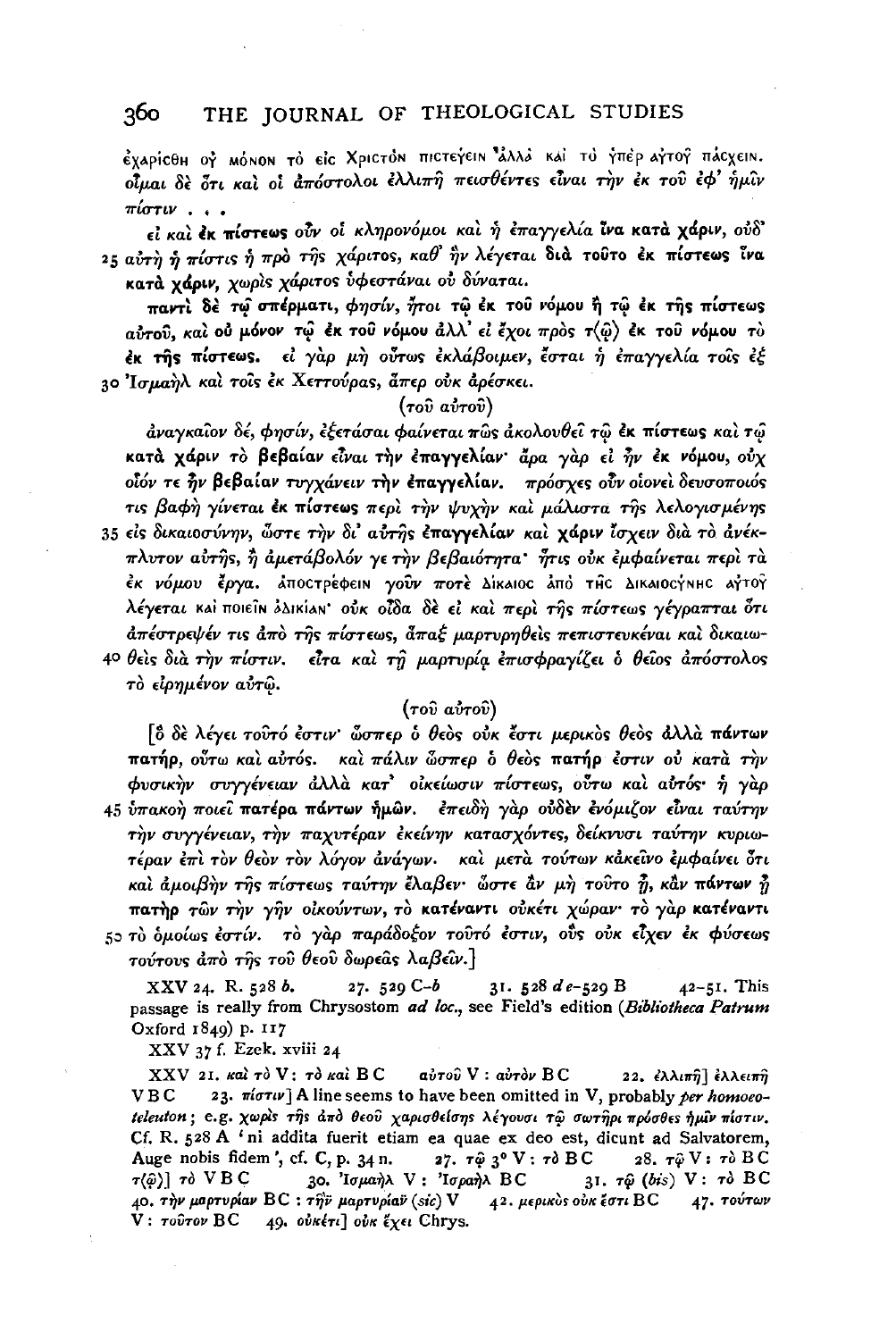ύποια, φησί, τα πολλά έθνη ήν ών τέθεικεν αυτόν πατέρα ο τας έπαγγελίας αύτω διδούς θεός.

περί γάρ τῶν διὰ τὴν άμαρτίαν νενεκρωμένων, ὧν ἡ ψυχὴ νεκρά γεγένητο ἐν σώματι ζώντι, οίσμαι νύν αύτον λέγειν· ψγχιί γάρ η άΜαρτάΝογκα αγτή άποθαΝείται. 55 τίνα δε τα μή όντα ή οι έστερημένοι του όντος και μη μετέχοντες αύτου, ούτω καλούμενοι πρός αντιδιαστολήν των μετεχόντων του είπόντος έγώ είμι ό ών; καλεί δε τα μη όντα ίνα υπακούσασιν αύτοις χαρίσηται το είναι. άλλ' ίσως τις πρός ταύτα έρει, πως δ άπόστολος έτέρωθί φησι μεθ' έτερα έξελέξατο ό θεός τα ΜΗ ζήτα Γηα τα όΝτα καταργήςΗ; άλλ' εύδηλον ώς έτερόν έστι τούτο 60 σημαινόμενον του όντος και μη όντος όσον άπο πάσης της εκείσε συμφράσεως όντες μέν γάρ ένθάδε οι κατά cápκα coφοί και Δγηατοί και εγτεπείς μή όντες δὲ οἱ ἄλλως παρὰ τούτοις διακείμενοι ὡς πρὸς τὴν ἐκείνων ὑπόληψιν.

#### XXVI.

iv 18-22 δς παρ' έλπίδα έπ' έλπίδι επίστευσεν, είς το γενέσθαι αύτον πατέρα πολλών έθνών κατά το είρημένον, ούτως έσται το σπέρμα σου· και μή άσθενήσας τη πίστει κατενόησε το έαυτού σώμα ήδη νενεκρωμένον, έκατονταετής που ύπάρχων, και την νέκρωσιν της μήτρας Σάρρας είς δε την έπαγγελίαν τού θεού ού διεκρίθη τη απιστία άλλ' ένεδυναμώθη τη πίστει, δούς δόξαν τώ θεώ και πληροφορηθείς ότι δ έπήγγελται δυνατός έστι και ποιήσαι· διο και έλογίσθη αὐτώ εἰς δικαιοσύνην.

δρα μήποτε ως Αβραάμ παρ' έλπίδα έπ' έλπίδι επίστευσεν, ούτω και 40 πάντες οί της πίστεως Αβραάμ υίοι παρ' έλπίδα έπ' έλπίδι περι πάντων πιστεύουσιν, είτε περί άναστάσεως νεκρών είτε περί του κληρονομήσειν βασιλείαν οὖρανὣν ἢ βασιλείαν θεοῦ. γαῦτα γὰρ ὅσον ἐπὶ τῆ ἀνθρωπίνῃ φύσει παρ' έλπίδα έστίν, όσον δε έπι τω δυνατώ του θεού και ταίς άψευδέσιν 5 έπαγγελίαις αύτοῦ ἐπ' ἐλπίδι τῶν ἐκ τοῦ πιστεύειν ἐλπιζόντων τυγχάνει. каì έπείπερ δ πιστεύων έπ' έλπίδι πιστεύει, διά τοΐτο ΜέΝει πίςτις, έλπίς· άφ' ὧν γεννάται καὶ τὸ τρίτον ΜεῖzοΝ τογτωΝ Η ἀτάπΗ· καὶ νομίζω στοιχειώσεως μὲν έχειν λόγον την πίστιν, προκοπής δε την ελπίδα, τελειότητος δε την άγάπην.

ότι δε ού δια το γήρας λέγεται το σώμα του 'Αβρααμ νενεκρωμένον, δήλον 10 **έσται τῷ ἐπιστήσαντι τίνα τρόπον** προςθέμεnος ἈΒραἀμ ἔλαΒεn Γγnαῖκα τογ័nομα Χεττογραν· καί έτεκεν αγτώ μετά τΗν τελεγτΗν cάρρας, *ήτις έζησεν έτη έκ*ατον είκοσιεπτά πρεσβύτερος δε της Σάρρας δεκα έτεσιν ευρίσκεται σαφώς δ <sup>2</sup>Αβραάμ. εἰ οὖν διὰ τὴν ἐπαγγελίαν, ὧς φασί τινες, ἐπαιδοποίησεν τὸν Ἰσαάκ, πώς χωρίς έπαγγελίας μετά έκατον είκοσιεπτά έτη έτεκεν τους άπο Χεττούρας; 15 ώστε έν έπαίνω λέγεται ή τοιαύτη νέκρωσις τοῦ τἀ ΜέλΗ τἀ ἐπὶ τĤς ΓĤς Νεκρώς ΑΝτος· δτε γάρ τις πηεγματι τλα πράξεια τογ αώματος θαηατοΐ, τότε σβέννυσι πάσαν την πεφυκυΐαν ανάπτεσθαι έν αύτώ πύρωσιν ώστε την τού Ίσαακ γένεσιν μή

XXVI R. 531 E-532 D

XXV 54. R. 530 A- $c$ 

58 f. 1 Cor. i 28 61. I Cor. i 26 56. Apoc. i 8 XXV 54. Ezek. xviii 4 13. Cf. Gen. xxiii 1 16. Col. iii 5 XXVI 7 f. 1 Cor. xiii 13 II f. Gen. xxv I 17. Rom. viii 13

61. συμφράσεως [= 'context'] V: αποφάσεως BC  $XXV$  59. ετέρωθι οπ. Β C XXVI 13. δεκαετής BC  $63.$  παρά τούτοις] παρά τούτους Turner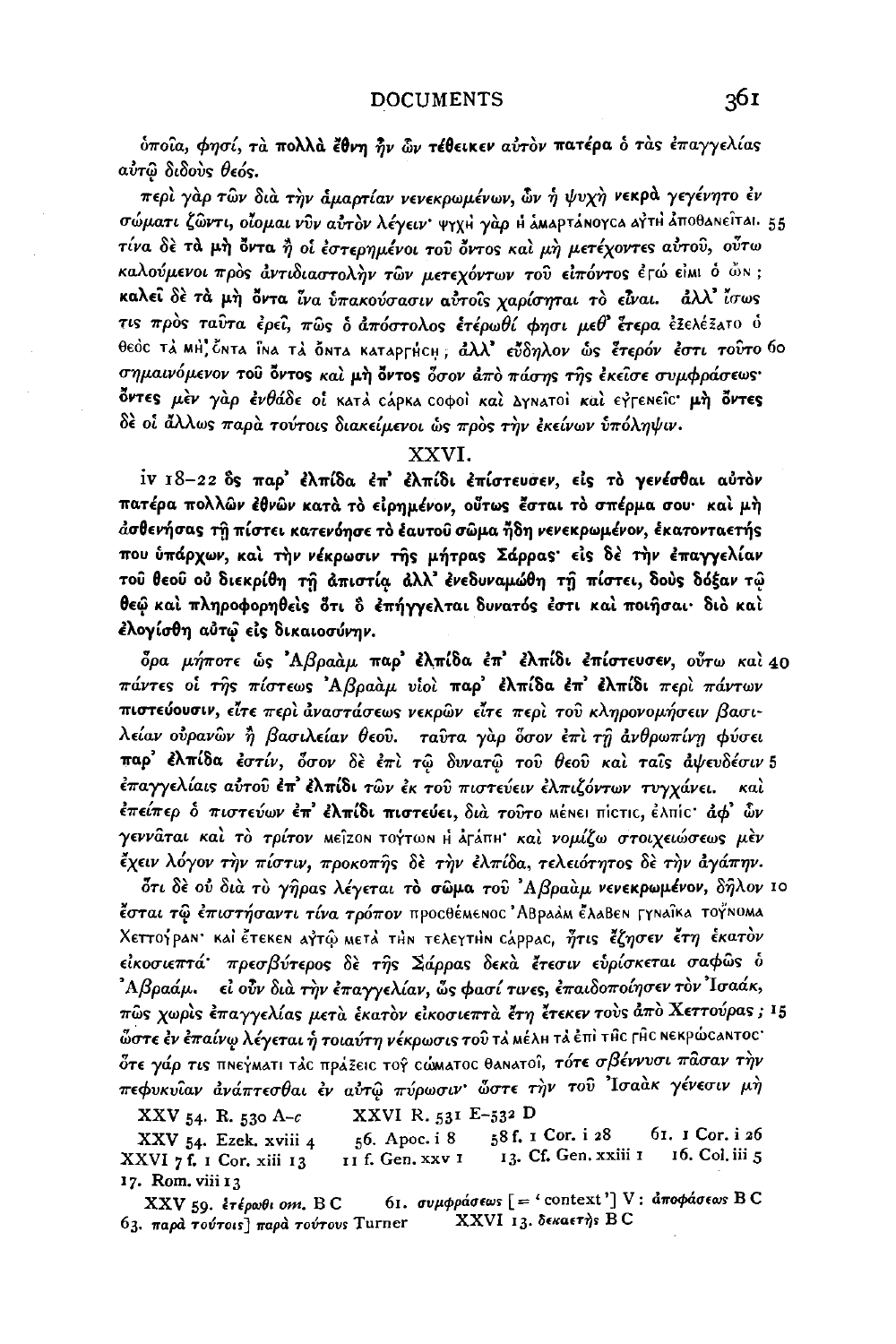είναι άπό πυρώσεως άλλ' έξ έπαγγελίας θεού άξιοι γαρ γεγόνασι π(ού) τούτου 20 επιγραφήναι πατριάρχου γονείς.

# XXVII.

iv 23-25 ούκ έγράφη δε δι' αύτον μόνον ότι ελογίσθη αύτω, άλλά και δι' ήμας οίς μέλλει λογίζεσθαι τοίς πιστεύουσιν έπι τον έγείραντα 'Ιησούν τον κύριον ήμῶν ἐκ νεκρῶν· ὃς παρεδόθη διὰ τὰ παραπτώματα ήμῶν καὶ ἠγέρθη διά την δικαίωσιν ήμων.

- νົυν το δι' αυτον μόνον είληπται άντι του περι αύτου μόνου· άλλα και το δι' 40 v ήμας άντι του περι ήμων ου γαρ ίνα Αβρααμ έντυχων ο Μωυσέως προγενέστερος τώ μεταγενεστέρω αύτού γράμματι ώφελήθη. εί δε ού περί τού 'Αβραάμ μόνου γέγραπται τὸ έλογίσθη αὐτῷ εἰς δικαιοσύνην ἀλλὰ καὶ περὶ 5 ήμων, οίονεί προαναφωνούντος του λόγου την λογισθησομένην έκ πίστεως
	- δικαιοσύνην τοις πιστεύουσιν έπι τον έγείραντα 'Ιησούν Χριστον έκ νεκρών, πρόσχες έπιμελέστερον μήποτε μόνος και πας πιστεύει έπι τον έγείραντα  $^2$  πσοῦν τὸν κύριον ήμῶν ἐκ νεκρῶν ὁ συνεγερθεὶς Χριστῶ, ὦστ' ἄν εἰπεῖν καὶ cγnήτειρεn καὶ cγneκάθιcen μmâc én τοῖc ἐπογραnίοιc ἐn Χριcτῷ· συνηγέρθη δὲ
	- ιο Χριστώ δ εγΜΜΟρφος γενόμενος τη άναστάσει αύτου και δια το συναποτεθνηκέναι συζών αύτώ εί γάρ τγναπεθάνομεν και τγεήτομεν συναπέθανεν δε Χριστώ, έπει και Χριστός αποθανών τη αΜαρτία απέθανεν έφάπαξ· και αύτος άποθανών τη άμαρτία συζη Χριστώ ζη δε Χριστώ ο έν καινότητι zωής περιπατών.

### XXVIII.

v 5-9 ότι ή αγάπη του θεου εκκέχυται εν ταίς καρδίαις ήμων διά πνεύματος άγίου του δοθέντος ήμιν έτι γάρ Χριστός όντων ήμων ασθενων κατά καιρόν ύπέρ άσεβων απέθανεν· μόλις γάρ ύπέρ δικαίου τις αποθανείται· ύπέρ γάρ τού άγαθού τάχα τις και τολμά αποθανείν· συνίστησι δε την έαυτού αγάπην είς ήμας ο θεός ότι έτι άμαρτωλών όντων ήμων Χριστός ύπερ ήμων απέθανεν· πολλώ ούν μάλλον δικαιωθέντες νύν έν τω αίματι αύτου σωθησόμεθα δι' αύτου άπό της όργης.

43 - όπου μέν άσθενείς ή άμαρτωλούς όνομάζει, και έαυτον τοίς τοιούτοις έμπεριλαμβάνει· όπου δε λέγει άσεβείς, ούκέτι. και τάχα εικότως ο ύπο τον νόμον ών, δε μεθένει Δια της εαρκός, άσθενής μέν έστι και άμαρτωλός, ού μήν και κατά την συνήθειαν της διαστολής των γραφών και άσεβής, λεγόντων των ύπο 5 νόμον άμαρτανόντων τῷ θεῷ καὶ τὰρ ἐλη δΜΑρτάΝωΜΕΝ COI ἐCMEN εἰΔότες coy

XXVIII R. 541 CD XXVII R. 533 B-534 A

XXVII 9. Eph. ii 6 10. Rom, viii 29 11. Rom, vi 8 12. Rom. vi 10 13f. Rom. vi 4 XXVIII 3. Rom. viii 3 5f. Wis. xv 2

XXVI 19. τ(ού)] την VBC: perhaps την τούτου έπιγραφήν οι Turner XXVII 1. αύτον . . . περί om. C 2. ού γάρ ΐνα] ού γάρ άν Turner έντυχὼν  $V: \ell\nu\tau\nu\chi\delta\nu$  B C 3. «ίδε... έλογίσθη οm. BC 6. εγείραντα] + τον κύριον ήμῶν ΒC 11. συναπεθάνομεν V : συναποθάνωμεν (ss. o) B : συναποθάνωμεν C 12 f. Punctuate εφάπαξ, ... άμαρτία and for συζή Χριστώ, ζή δε Χριστώ read συζή δè Χριστώ Turner  $\bold{XXVIII}$  4. άσεβής] άσεβείς V B C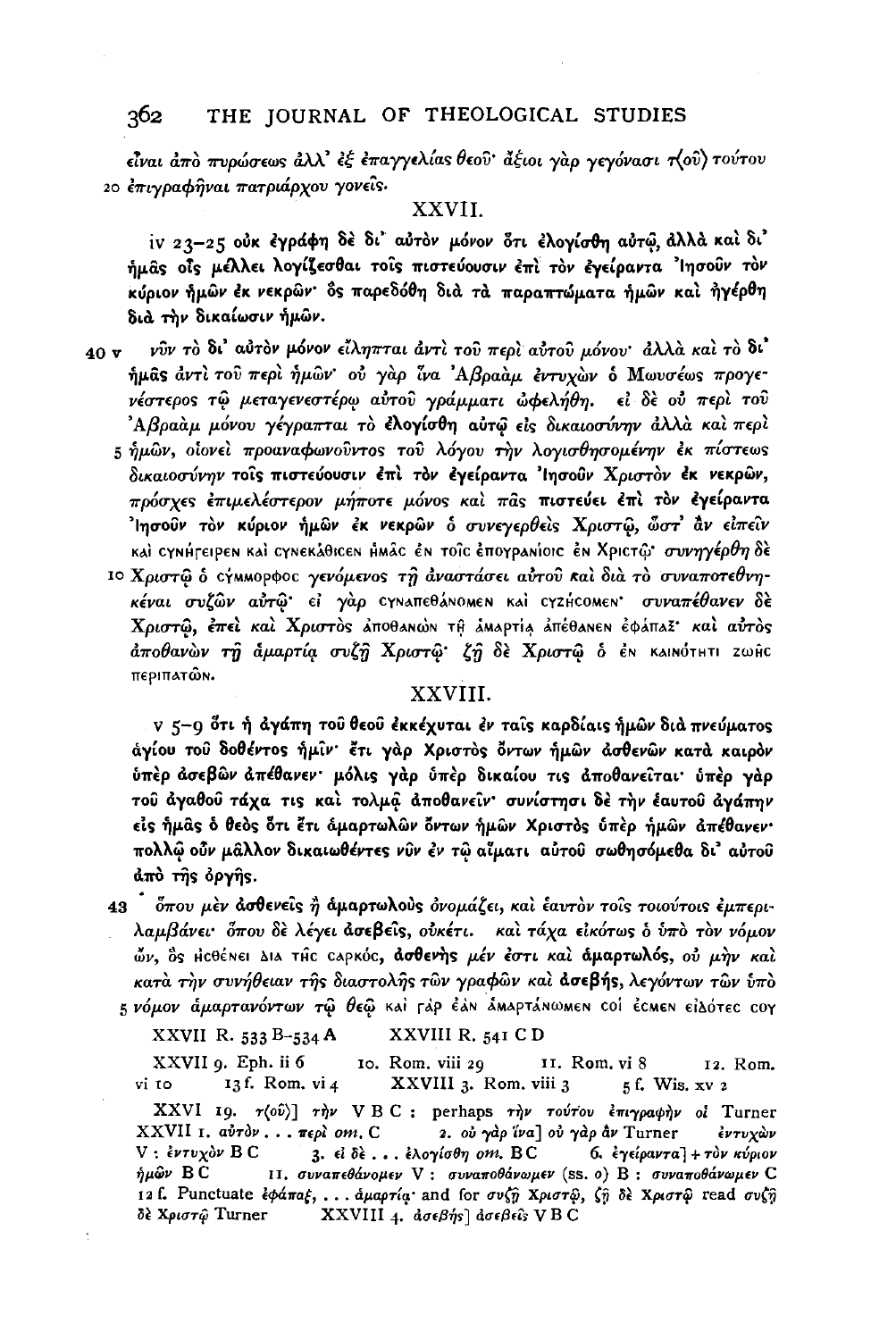τό κράτος άσεβείς δε τότε οι νομιζόμενοι είναι ύπό τον νόμον τυγχάνουσιν, έπὰν ἐγκαταλιπόντες τὸν θεὸν τῶν πατέρων ζητοῦσι τοὺς θεοὺς τῶν ἐθνῶν.

πρίν δε προσελθεΐν ήμας θεοσεβεία αγάπη εν ήμιν ού συνειστήκει, πάντα γάρ μάλλον ή θεόν άγαπώμεν· ότε δε τοιούτων ήμών ύπαρχόντων Χριστός ύπερ ήμων απέθανε, τότε συνέστη και υπέστη εν ήμιν ή του θεου αγάπη, 10 πάντων περιαιρεθέντων τώ του Ιησού θανάτω άφ' ήμων των έμποδιζόντων τη συστάσει της είς ήμας του θεου άγάπης. κατά ταύτην ούν την διήγησιν του συνίστησιν άκουστέον, συνιστάντος καὶ ὑφιστάντος τοῦ θεοῦ ἐν ἡμῖν τὴν έαυτού άγάπην, την ούδενός έτέρου κυρίως ή αύτου του θεού τυγχάνουσαν.

### $(\Omega_{\text{0}}\omega_{\text{0}}\hat{v}_{\text{0}})$

 $\lceil$ οὐ γὰρ μόνον τὴν ἀθάνατον ζωὴν ἀναμένομεν, ἀλλὰ καὶ κατὰ τὸν παρόντα 43 v βίον ως προσοικειωθέντες τω θεω σεμνυνόμεθα, τα κατά τον δεσπότην Χριστον 16 λογιζόμενοι, δε μεσίτης ήμων γενόμενος την ειρήνην επραγματεύσατο.]

# XXIX.

vi 5 εί γάρ σύμφυτοι γεγόναμεν τω όμοιώματι του θανάτου αύτου, άλλά καί της αναστάσεως εσόμεθα.

πλάσας τὸ ὄνομα τέθεικεν, φυτόν τι ἐπιστάμενος τὸν Ἰησοῦ θάνατον, φέρον 58 v κάρπους αναιρετικούς της αμαρτίας· φ φυτώ ο λόγος γεωργεί εν τοίς παραδεξαμένοις την διδασκαλίαν την διά Χριστού, ποιών αύτους συμφύτους τω δμοιώματι του θανάτου· δμοίωμα μέν γάρ τι του θανάτου έκείνου δύναται ή άνθρωπίνη φύσις άναλαβεῖν, τὸν δὲ ἐκείνου θάνατον τοῦ ἀΜΑΡτίΑΝ ΜΗ πΟΙΗ CANTOC, 5 ΜΗΔέ ΓΝΟΝΤΟΣ ΔΜΑΡΤΙΑΝ, άλλ' άποθανόντος έπι τη καθαιρέσει ούχι της έν αύτω άμαρτίας άλλα της έν ήμιν, ούχ οίόν τε έστιν άποθανείν τινα των ήμαρτηκότων πάΝτες δε ΗΜΑΡΤΟΝ και γετερογΝται της ΔόΣΗς τογ θεογ, ΔικαιογΜεΝΟΙ Δωρεάν, και τα έξης.

έν άλλοις δε λέγει· cγnήτειρεn καὶ cγneκάθιcen ἐn τοῖc ἐπογραnίοιc ἐn Χριcτῷ· 10 καί εί σγημτέρθητε τώ Χριστώ, τλ άνω ΖΗτείτε πώς ούν ένταύθα λέγει, καί τής αναστάσεως έσόμεθα; προς τούτο λεκτέον ότι διττώς ονομάζει την άνάστασιν δ άπόστολος· μίαν μεν την ήδη καθ' ήν δ άγιος συνανέστη Χριστώ καί συνεγερθείς αύτω τα άνω ζητεί· έτέραν δε την όταν έλθη το τέλειον, περί ής και Δανιήλ προφητεύων φησιν πολλοί των καθεγλόντων έν της χώΜΑΤΙ 15

15: see below  $XXIX$  1. R. 563b-d 10. R. 565cd XXVIII 8. 539  $e$ -540  $c$  $\text{XXIX}_5$ f. 1 Pet. ii 22 6. 2 Cor. v 21 8f. Rom. iii 25 10. Eph. ii 6 II. Col. iii I 15 f. Dan. xii 2 14. I Cor. xiii 10

XXVIII 15 ff. This passage is headed  $\tau \circ \hat{\theta}$  a  $\hat{\theta} \tau \circ \hat{\theta}$  in B, immediately after the foregoing passage of Origen: in V, with the heading  $\Omega_{\mu}$ , it follows a passage of Theodoret; it is in fact Theodoret's comment on Rom. v II, see Marriott's edition (in the Bibliotheca Patrum, Oxford 1852) p. 47. 'δεσπότης Χριστός' is a sure indica-XXIX 2.  $\phi$  φυτ $\hat{\omega}$ : tion of the Antiochene School-Theodoret or Theodore  $8.$  δε  $V:$  δή  $B C$ perhaps δ φυτόν, Turner 4. δμοίωμα...θανάτου οm. C 10-18. 'Avavupov BC: continuous with foregoing in V after a blank space of a quarter of a line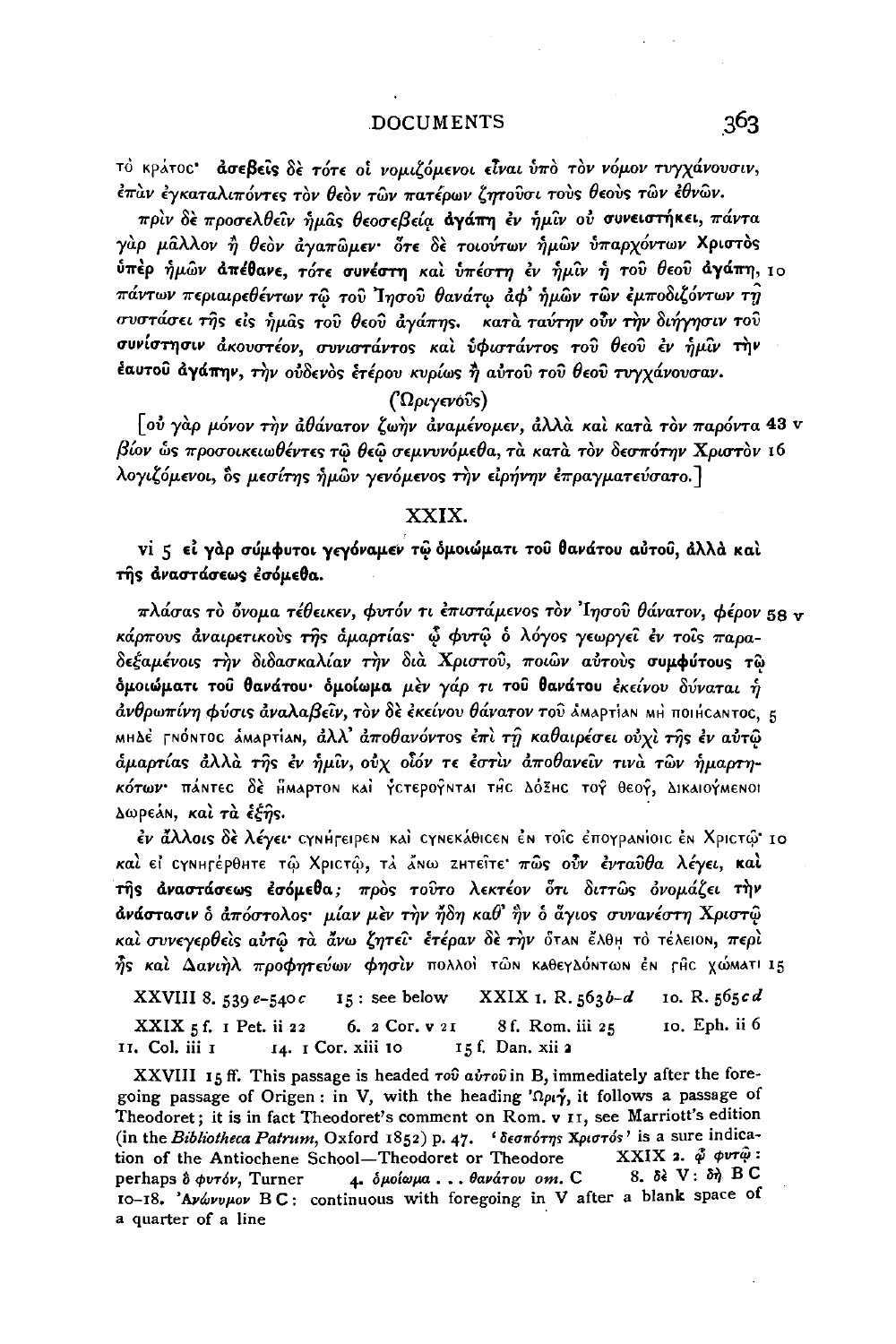ANACTHCONTAI, OPTOI EIC ZWHN AIWNION, KAI OPTOI EIC ONEILICMON KAI EIC AICXYNHN ΔΙώΝΙΟΝ την έτέραν μεν ούν των άναστάσεων οι άγιοι ερούσι συνεγηγέρθαι Χριστώ, κατά δε την έτέραν και αναστήσεσθαι.

# XXX.

vi 8-10 εί δέ άπεθάνομεν σύν Χριστώ, πιστεύομεν ότι και συζήσομεν αύτώ είδότες ότι Χριστός έγερθείς έκ νεκρών ούκέτι αποθνήσκει θάνατος αύτου ούκέτι κυριεύει δ γάρ απέθανεν, τη άμαρτία απέθανεν εφάπαξ δ δέ ζη, ζη τώ θεώ ούτως και ύμεις λογίζεσθε έαυτους νεκρούς μέν είναι τη άμαρτία, ζώντας δέ τώ θεώ έν Χριστώ Ιησού τώ κυρίω ήμών.

- άποτετολμημένως έπιφέρει το θάνατος αύτου ούκέτι κυριεύει, όπερ έστι 61 v δυσφημοειδές· οί γαρ πλείστοί φασιν άποθανείν αύτον ού τω κυριεύεσθαι ύπο τού θανάτου, άλλα τώ έκόντα τΗΝ ψγχΗΝ αύτού τεθεικέΝαι γπέρ τώΝ προβάτωΝ έαυτού, ή γπέρ τών φίλων έαγτογ φησίν γάρ και αύτος ο σωτήρ ογλείς αίρει 5 τΗΝ ΨΥχΗΝ ΜΟΥ ΔΠ' ΕΜΟΥ ΔΛΛ' ΕΓώ ΤίθΗΜΙ ΔΥΤΗΝ ΔΠ' ΕΜΑΥΤΟΥ. 6 μεν ούν τις πρός ταύτα φήσει ότι θάνατος λέγεται νύν ο μέσος και αδιάφορος, όν κατά τό κοινότερον απέθανεν ότε, ώς φησιν δ Παύλος, απέθαΝεΝ κατά τάς γραφάς. άλλά πώς ταύτη δυνήσεται συναγορεύσαι τη διηγήσει το απεθάνομεν σύν Χριστώ, καί το δ γάρ απέθανεν, τη άμαρτία απέθανεν εφάπαξ; άλλ' ίσως ο τοιούτος
	- 10 έρει ως τα αύτα ονόματα τίθησι διττως ή γραφή, ποτε μεν έπι των σωματικών, δτε δε έπι του πνευματικού· ώς και περι της Σαμαρείτιδος γεγραμμένον, έν φ το γλωρ και το πιείν κατα τον αύτον τόπον ότε μεν επι του σωματικού ότε δέ έπι του πνευματικού τετάχθαι δοκεί· και το περί του θεριςΜού ώσαύτως φησίν. φήσει τοίνυν ούδεν θαυμαστον κατά τούτον τον χαρακτήρα και τον
	- 15 απόστολον είρηκέναι, το μεν απεθάνομεν σύν Χριστώ τάσσοντα ούκ έπι του κοινοτέρου θανάτου, το δε θάνατος αύτου ούκέτι κυριεύει, ώς θανάτου νύν του μέσου δνομαζομένου. έτερος δε παρά τούτον έρει ότι θάνατος ενταύθα λέγεται δ κυριεύων Χριστού ούκ άλλος ή δ έχθρος αύτου ού τύπος ήν το κατά τον 62 Ιωνάν κήτος προφητευόμενον και ύπο του Ιώβ φάσκοντος άλλα καταράςαιτο 20 αγτΗΝ Ο ΜέλλωΝ το Μέτα ΚΗΤΟς χειρώς αθαι. πρός δν θάνατον δδεύων κατά τον καιρόν του μέσου θανάτου έλεγεν, ού διά τον μέσον θάνατον άλλα δι' έκεινον, ΝΥΝ Η ΨΥΧΗ ΜΟΥ ΤΕΤΑΡΑΚΤΑΙ ΚΩΙ ΠΕΡΙΛΥΠΟΣ ΕΣΤΙΝ Η ΨΥΧΗ ΜΟΥ ΈΦΕ θΑΝΑΤΟΥ. οίονεί γάρ άπήει είς την χώραν αύτου διά τούς κρατουμένους ύπ' αύτου, ώς τάχα δια τούτο είρησθαι το είς χογη θανάτογ κατήτατές Με. και έαυτον

XXX R. 566 c 5.  $567A$ 7. CD 17. Ea

 $XXX<sub>3</sub>$ . Jn. x 15 4. Jn. xv 13 4 f. Jn. x 18 7.  $I$  Cor.  $xV$  3 12. In. 19f. Job iii 8 13. Jn. iv 35 19. Jonah i 17 22. Jn. xii 27  $iv 8-15$ Mt. xxvi 38 24. Ps. xxii 15

XXIX 18. τῷ Χριστῷ C XXX 2. οὐ τῷ VBC mg.: ούτω C  $\mathbf{v}$ πό V:  $\frac{\partial \pi \partial}{\partial \sigma}$  BC 11 περί] praem. τό (compare l. 13 το περί του θ.) Turner 18. τύπος  $V B C mg$ , :  $\tau \delta \pi o_S C$ 23. olvel B C 24. ερείσθαι 19. κατεράσαιτο C B<sub>C</sub>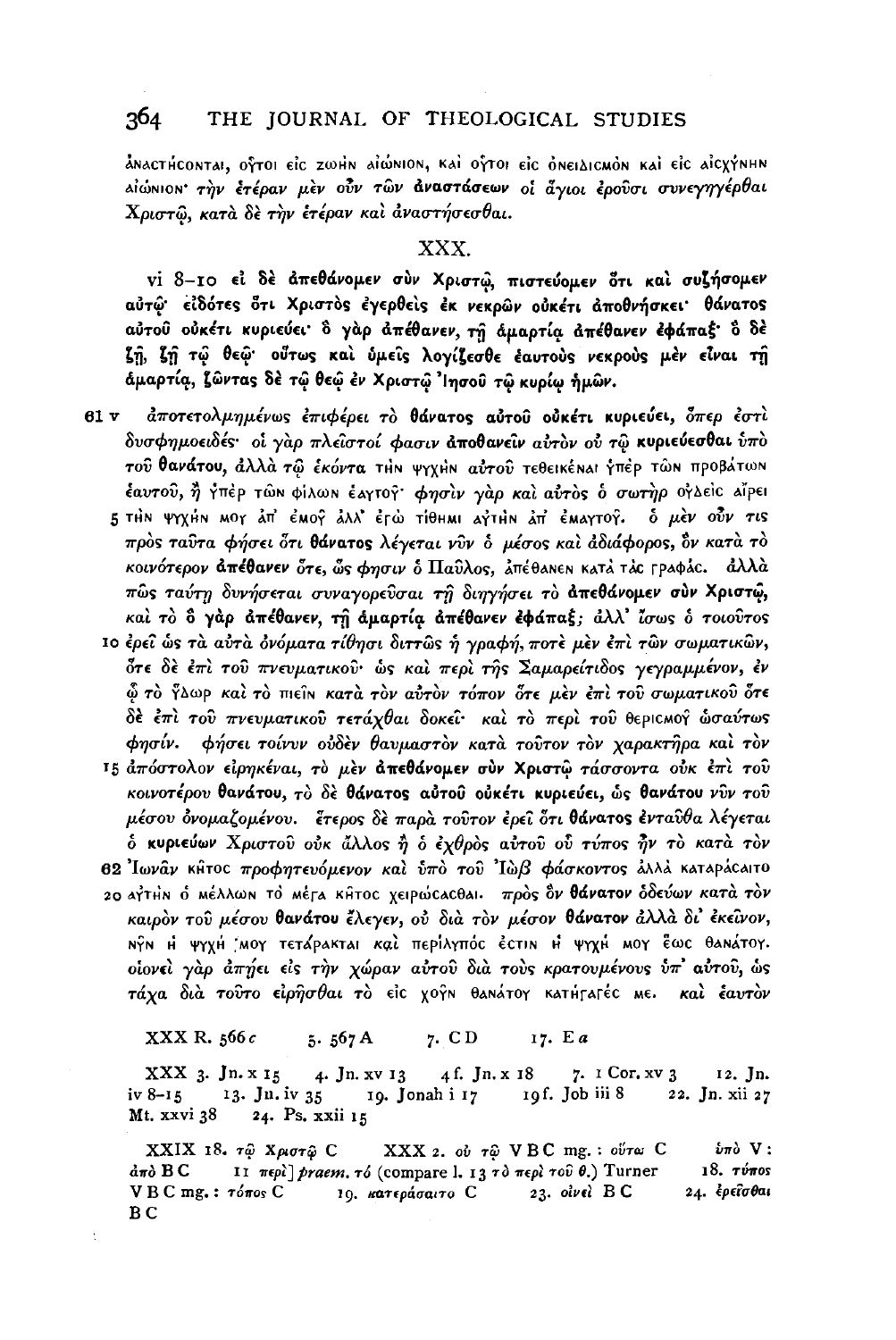πεποίηκεν αύτώ ύποχείριον γπήκοος τενόμενος μέχρι θανάτογ. διά γάρ τὸ 25 γεγονέναι έν αύτω κατακριθείς ύπ' αύτου κατέκριΝε τΗΝ αΜαρτίαΝ ούσαν έν έκείνω τῶ θανάτω. ωσάν τις παραδείνματος ένεκεν έλεύθερος ὣν δοῦλον έαυτον παραδίδωσιν τω στρατηγώ των πολεμίων, ίνα παρ' αύτώ γενόμενος έλευθερώση τη έαυτού οικονομική δουλεία τούς πολίτας άπο του υπ' έκείνω κινδύνου, διά του ένέδρα τινί άποκτείναι τον στρατηγον καί τους υπ' αύτώ 30 πολεμίους· έκυριεύθη γάρ δ τούτο δράσας ως ούκ αίγμάλωτος άλους άλλα φρονήματι χρησάμενος άριστέως. ούτως ούν και ο Χριστος έαυτον παρέδωκεν τη δουλεία, ίνα μηδείς θανάτου γένηται των μαθητευομένων αύτου τω λόγω δούλος ούτος γάρ ώς φησίν ή γραφή κατήρτης τόν το κράτος έχοντα τογ θαΝάτογ, τογτ' έςτίν τιν Διάβολον, και τα έξης. τάχα δε και παρέδωκεν 35 έαυτον τώ θανάτω κυριευθησόμενον ρυόμενος τους υπ' αύτου κεκρατημένους καί άντ' έκείνων έαυτον προδιδούς, ίνα μετά τούτο καταστρατηγήση καί καταρΓής η τον θάνατον.

# XXXI.

vi 12-14 μη ούν βασιλευέτω ή άμαρτία έν τώ θνητώ ύμων σώματι είς τό ύπακούειν αὐτή έν ταῖς ἐπιθυμίαις αὐτοῦ· μηδὲ παριστάνετε τὰ μέλη ὑμῶν δπλα άδικίας τη άμαρτία· άλλά παραστήσατε έαυτούς τι θεώ ώς έκ νεκρών ζώντας, καὶ τὰ μέλη ὑμῶν ὅπλα δικαιοσύνης τῷ θεῷ· ἀμαρτία γὰρ ὑμῶν ού κυριεύσει· ού γάρ έστε ύπο νόμον άλλ' ύπο χάριν.

<mark>άνωτέρω μèν εἶπεν</mark> ἵna ὧcπεp ἐΒacἰλεγcεn Η åmapτia ἐn τῷ θanáτῳ, νυνὶ δ**ὲ 84** ούκ είπεν τούτο άλλα μη βασιλευέτω ή άμαρτία έν τω θνητώ ύμων σώματι, διδάσκων ότι ὧσπερ θρόνος καὶ βασίλειόν έστι τῆς ἁμαρτίας τὸ θνητὸν ἡμῶν σώμα· το τάρ φρόνнмα τῆς саркός ἔχθρα εἰς θεόν, καὶ πάλιν το φρόνнма τῆς CAPKOC BANATOC. άλλά καί πάντα τα άμαρτήματα έργα capκός έστιν άπερ 5 δ άπόστολος φανερά ώνόμασεν. εν αύτοις δε τάξας και τας αιρέςεις εδίδαξεν δτι και αύται capκός είσιν έργοη, άπολύων ήμας περισπασμού, ίνα μη νομίζωμεν τινά μέν είναι έργα capκός, τινά δε άμαρτήματα ού capκός μεν ήτοι δε Ψυχής ή νού. άλλ' έπάν τις ζητή πώς και αίρέσεις έν τοίς έργοις της σαρκός είσι κατειλεγμέναι, λεκτέον πρός αύτον ότι αίρέςεις γίνονται άπό τος Νος της 10 σαρκός, περί ού φησί που ο Παύλος είκη έΜΒατεγων και φγειογΜενος γπό τογ NOOC THC CAPKOC AYTOY KAI OY KPATWN THN KEDAAHN.

τάχα δὲ καὶ ὅτε ἁμαρτάνομεν βασιλευούσης τῆς ἀμαρτίας ἐν τῷ θνητῷ ἡμῶν σώματι ούδεν άλλο έσμεν ήπερ το θνητον σώμα και σάρκες· οι ΜΗ γάρ φησι καταΜείΝΗ τὸ πΝεγΜά ΜΟΥ ἐΝ τΟΙC ἀΝθρώποις τογτοις εἰς τὸΝ αἰῶΝΑ ΔΙΑ ΤΟ εἶΝΑΙ 15

XXX 26. R. 567  $b-d$ XXXI R. 569 d-570 B

XXX 25. Phil. ii 8 26. Rom. viii 3 34 f., 38. Heb. ii 14 XXXI 1. Rom. 4f. Rom. viii  $6$  5ff. Gal. v 19 10 ff. Col. ii 18 4. Rom. viii  $7$  $V_4$ 14 f. Gen. vi 3

29. δουλία Β C 32. Kal om. BC  $34.$   $o\overline{v}$ ros XXX 25. ύποχείριον οm. C  $37.$  παραδιδούς BC<br>C  $\frac{37}{4}$ πολύον BC 8. XXXI 2. θνητώ VB mg. C: γάρ ώς V : ούτως γάρ B C 8.  $\mu$ èv 2° om. B C  $9.$  $\langle \eta \tau \epsilon \hat{i}$ (ss.  $\eta$ ) θανάτφ Β 7. abrai (sic) C  $_{15}$ . καταμείνει (ss. η)  $\bf{B}$  $(\textit{sic})$   $V$  iv rois έργοιs om, B C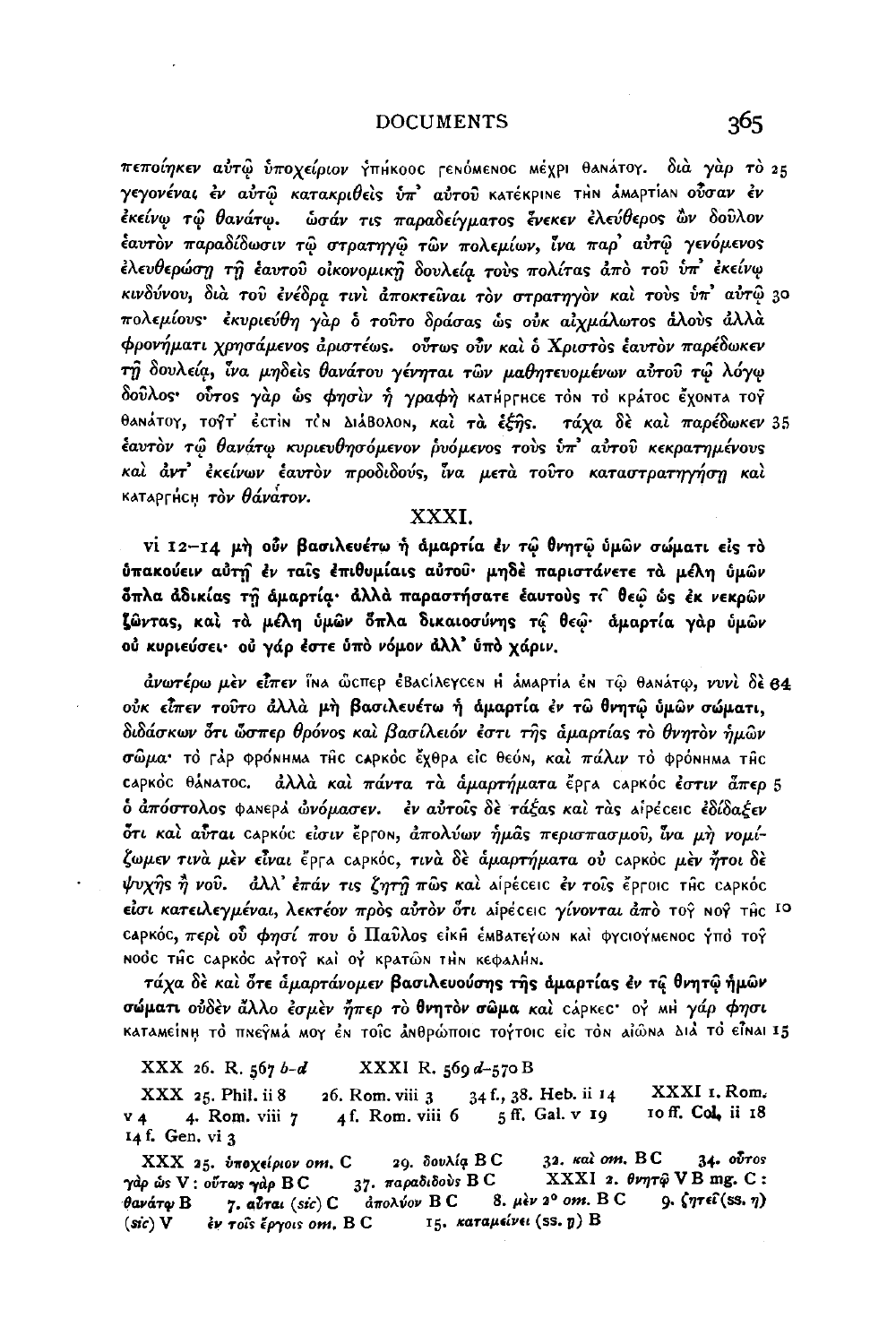αγτογο σάρκας. και αύτη δε ή ψυχη έοικε μη μένειν, άλλ' ήτοι δια κακίαν γίνεσθαι σάρξ ή δι' άρετην πνεύμα· ότε γαρ κολλάται τη πόρημ γίνεται είς .<br>Cápka Mian προς αύτήν, ο Δε κολλώΜεΝΟς τώ κγρίω εν πηεγμά έςτιν.

και ήδη τούτο είρηκεν, ούτως και ύμεις λογίζεσθε έαυτους νεκρούς μεν είναι 20 τη άμαρτία, ζώντας δέ τώ θεώ έν Χριστώ Ίησου. τινές δέ τούτο πρός άντιδιαστολήν λήψονται λέγεσθαι έτέρων οΐ έζησαν μεν τώ θεώ ού μήν έν Χριστώ Ίησου. ήμεις δέ φαμεν μήποτε άδυνατόν έστιν ζήν μεν τω θεω έν Χριστώ Ίησού (...) έπείπερ είλεη τΗΝ Χριστογ ΗΜέραν και έχάρμ· είτε Μωσής έζησεν τώ θεώ, έν Χριστώ Ίησου έζησεν, όστις γε και μείχουα πλογτου Ηρήςατο τών 25 ΑΙΓΥΠΤΟΥ θΗΣΑΥΡώΝ ΤΟΝ ΟΝΕΙΔΙΣΜΟΝ ΤΟΥ ΧΡΙΣΤΟΥ άλλα και οι επιθγΜήζαΝΤΕΣ

πολλοί προφήται καί Δίκαιοι ίδεΐη δ είδοη οι άπόστολοι και άκογεαι ών Ηκογεαη, θ4 ν ούκ αν ήλθον είς την των τοιούτων επιθυμίαν και δρεξιν έξω τυγχάνοντες του έν Χριστώ Ιησού ζην τω θεώ.

ζητήσεις δε εί χρή φάσκειν πάντα τον ζώντα τώ θεώ έν Χριστώ Ίησού 30 νεκρόν είναι τη άμαρτία. πρός τούτο δε λέγοιτ' άν, εί μεν ώς νεκρός τη άμαρτία έζη ποτέ τη άμαρτία· έαν δέ τις ύπό του πάντα έρεγνώντος πνεγνατος καί τά Βάθη το θεο φωτισθείς εύρη τινάς χωρίς του εζηκέναι τη άμαρτία ποτε ζώντας τώ θεώ έν Χριστώ 'Ιησού, αποφαίνεται ότι ούκ εί τις ζη τώ θεώ έν Χριστώ Ίησου ούτος ήδη πάντως νεκρός έστιν τη άμαρτία· έαν δε πάντες 35 ΗΜΑΡΤΟΝ διά το γπέρ πάΝτωΝ απέθαΝΕΝ, δήλον ότι πας ζών έν Χριστώ Ίησου έζη ποτέ τη άμαρτία, και ύστερον νεκρός γενόμενος αύτη έζησεν τω θεώ έν

Χριστώ Ίησου.

έτερος δε είποι αν ότι ενδέχεται και διδομένου του ζήν τινας τώ θεώ εν Χριστώ Ίησου μηδέποτε γενομένους έν άμαρτία, ούδεν ήττον κάκείνους νεκρούς 40 είναι τη άμαρτία, ώσπερ χωρίς ΝόΜογ άΜΑρτία ΑΝ ΝΕΚΡά, ούκ έκ του ποτέ ζην έλθούσα έπι το γενέσθαι Νεκρά.

δείκνυσι δὲ ὁ θεῖος ἀπόστολος καὶ ἐτέρωθεν τῆς νίκης τὴν εὐκολίαν, ἁμαρτία γάρ ύμων, φησίν, ούκέτι κυριεύσει, ού γάρ έστε ύπο νόμον άλλ' ύπο χάριν. πρόσχες ένταυθα τη άποστολικη άκριβεία, τίνα τρόπον το κυριεύειν τάσσων 45 έπι του σωτήρος και έφ' ήμων έπι μεν του σωτήρος θάνατος είπεν αγτογ ογκέτι κγριεγεει, έπι δε ήμων άμαρτία γάρ ύμων ού κυριεύσει· ούτε γαρ έπι τού σωτήρος έπρεπεν λέγεσθαι το άμαρτία αύτού ού κυριεύσει, ούτε έφ' ύμων κυριώτερον ήν το θάνατος ύμων οι κγριείτει και ίνα μη ταύτον περί του σωτήρος και ήμων λέγηται ως παραπλησίων.

XXXI 16. R. 570 ab  $19-41$ . No parallel in R 42. R. 571 D-b XXXI 17. I Cor. vi 17 19 f. Rom. vi 11 23. Jn. viii 56 24 f. Heb. xi 26 34 f. Rom. v 12  $25f$ , Lk.  $x 24$ 31 f. 1 Cor. ii 10 35. 2 Cor. v 14 40. Rom. vii 8 45 f. Rom. vi 9

 $\text{XXXI}$  17.  $\delta t$ ' VB:  $\delta$ ' C 20. θε $\hat{\omega}$  έν V : θε $\hat{\omega}$  ού μήν έν B C 23. Apparently a line has been lost, probably by homoeoteleuton, 22. *r* $\hat{\omega}$  om. C introducing the name of Abraham (e.g. εν Χριστώ 'Ιησού [δε μη ζην' είτε γάρ 'Αβραάμ έζησεν τ $\hat{\varphi}$  θε $\hat{\varphi}$ , άλλ' έν Χριστ $\hat{\varphi}$  'Ιησού], έπείπερ κτλ., Turner. There is no sign of a 30. δε οm. C λέγοιτ' άν, εί μεν: perhaps λέγοι αν δ μεν Turner lacuna in V  $34$  f. εαν δε ... τη αμαρτία om. BC 43. δμών V: ήμών BC έστε + φησὶ Β C 46. άφ' ύμων Β 49. λέγηται VC mg.; λέγεται BC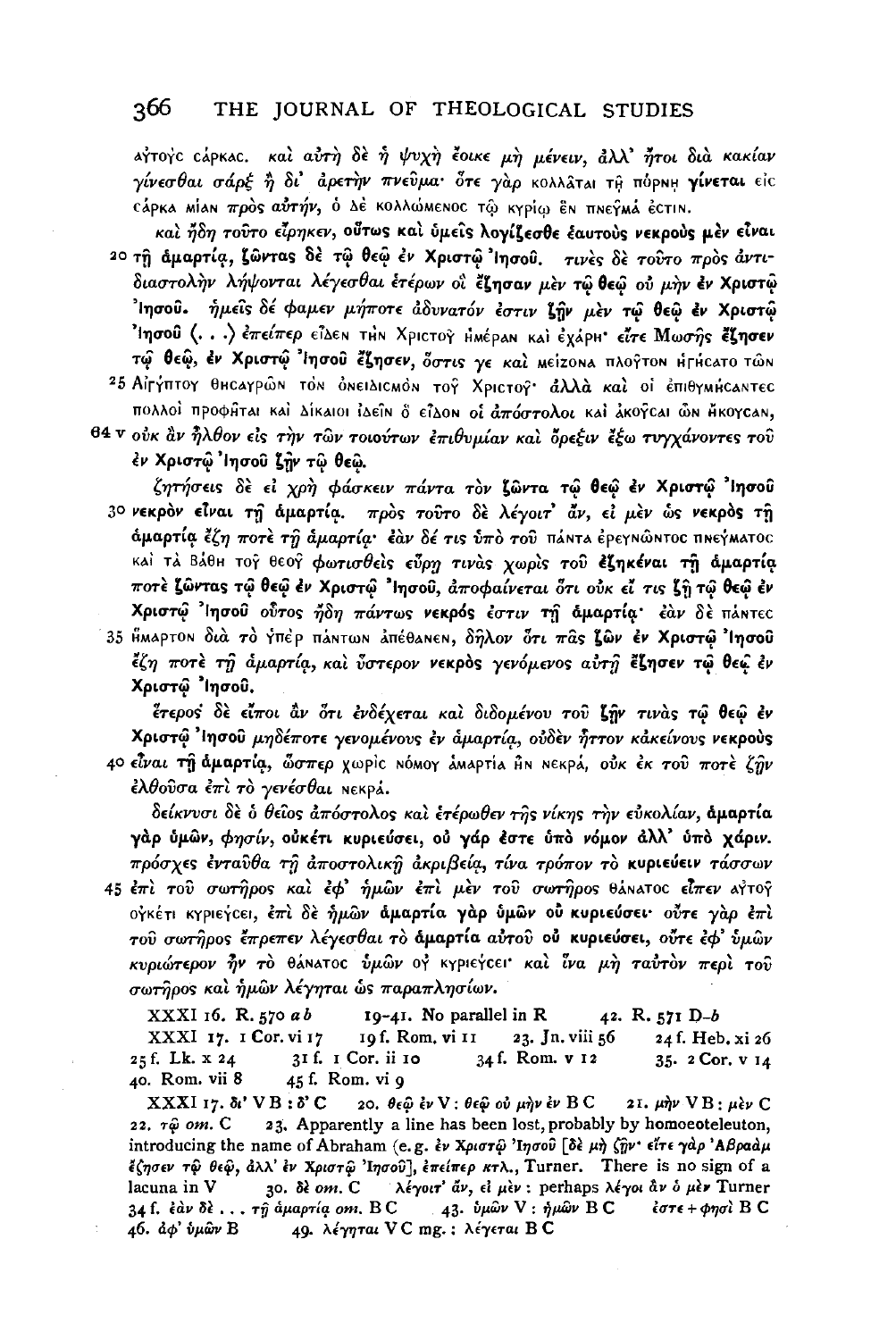μετά ταῦτα ὦσπερ αἰτίαν παριστάς τοῦ άμαρτίαν ήμῶν μὴ κυριεύειν φησὶ 50 τό ού γάρ έστε ύπό νόμον άλλ' ύπό χάριν· κατά γάρ αύτον τον Παύλον Η ΔΥΝΑΜΙΟ ΤΗΣ ΑΜΑΡΤΙΑΣ Ο ΝΟΜΟΣ ΕΣΤΙΝ, ΚΩΙ ΝΟΜΟΣ ΠΑΡΕΙΣΗλθεΝ ΪΝΑ ΠΛΕΟΝΑΣΗ ΤΟ пара́птома а̀лл' оீпоу ѐплео́насен н амартіа е́кеі̂ у́переперіссеусен н ха́ріс. νύν δε έσμεν ύπο την περιςςεγογςαΝ χάριν, διότι ούκέτι έσμεν ύπο νόμον άλλ' υπό χάριν. Δικαίω Γάρ ΝόΜΟC ος κείται, ού γάρ δέεται της άπο του γράμματος 55 νομικής διδασκαλίας είς το τηρείν τας έντολας του θεού θεοδίδακτος ών, ώς Παΰλος διδάσκει λέγων περί Δε της ατάπης ος γρείαν έχετε γμίν Γράφεςθαι, ΥΜΕΊΟ ΓΑΡ ΘΕΟΔΙΔΑΚΤΟΙ ΈΣΤΕ ΕΙΣ ΤΟ ΑΓΑΠΑΝ ΑλλΗλΟΥΣ. ΕΙ τινι ούν συμπέφυκεν δ του θεου νόμος, ώς μη έτερον μεν βούλεσθαι τον νόμον έτερον δε είναι το θέλημα του άνθρώπου, ο τοιούτος ούκ έστιν ύπο νόμον άλλ' ύπο χάριν· ούτω 60 νοητέον άλλ' ΗΝ έΝ τώ ΝόΜω Κγρίογ το θέληΜα αγτογ.

#### XXXII.

vi 19, 20 ώσπερ γάρ παρεστήσατε τά μέλη ύμων δούλα τη άκαθαρσία, καί τη ανομία είς την ανομίαν, ούτως νύν παραστήσατε τα μέλη ύμων δούλα τη δικαιοσύνη είς άγιασμόν· ότε γάρ δουλοι ήτε της άμαρτίας, έλεύθεροι ήτε τη δικαιοσύνη.

έπειδή, ώς πολλαχοῦ (φησίν) ἐτηρήσαμεν, τὸ τῆς δικαιοσύνης ὄνομα ἀντὶ 67 ν της αρετης έσθ' δτε παραλαμβάνεται, λεκτέον ότι και νυν τοιουτόν έστι το λεγόμενον ότε δοῦλοι ἦτε τῆς άμαρτίας ἐλεύθεροι ἦτε τῆ ἀρετῆ.΄ καὶ παρακολουθεί τώ γενικώ της άμαρτίας όνόματι το γενικον της άρετης δικαιοσύνην έν τούτοις όνομάζεσθαι. δόξει δε είδικως το είς άγιασμον λέγειν, προτρεπόμενος ε είς άγνείαν και καθαρότητα βίου τον ΔγηάΜενον χωρήςαι.

### XXXIII.

vi 21, 22 τίνα ούν καρπόν είχετε τότε έφ' οίς νύν επαισχύνεσθε; τό γάρ τέλος εκείνων θάνατος· νυνί δέ, ελευθερωθέντες από της αμαρτίας δουλωθέντες δέ τῷ θεῷ, ἔχετε τὸν καρπὸν ὑμῶν εἰς άγιασμόν, τὸ δὲ τέλος ζωὴν αἰώνιον.

έξευτελίζων τὸν καρπὸν τῶν δούλων τῆς ἀμαρτίας ὡς οὐδενὸς ἄξιον λόγου 67 v τούτό φησιν· έφ' οίς γάρ τις πρότερον έν άμαρτία και άγνοία πεπραγμένοις ύστερον είς συναίσθησιν έλθὼν τῶν ἡμαρτημένων αίσχύνεται, ταῦτα καρπὸς άν είη άχρμετος, άωρος είς ΒρώειΝ και είς ογθέΝ έπιτμΔείος· και γάρ τέλος τών τοιούτων έργων ούκ άλλο ή θάνατός έστιν, ο έχθρος Χριστώ τω είπόντι

XXXII R. 574 C XXXIII R. 574 D

XXXI 52. I Cor. xv 56 52 ff. Rom. v. 20 55. I Tim. i 9 57 f. I Thess. XXXIII 3f. Sap. iv 5 iv q 61. Ps. i 2 XXXII 6. Mt. xix 12

 $η$  χάρις... περισ-XXXI 53 f. υπερεπερίσσευσεν V : υπερεπερίσσευσαν Β 55. той от. С 56. θεδίσεύουσαν οm.  $B$  νῦν δε ... χάριν (1) οm. C 61.  $\hat{\eta} \nu$  V:  $\hat{\eta}$  BC XXXII 1.  $\phi\eta\vec{\sigma\nu}$  seems clearly an addition δακτος B XXXIII 2. TOUTO OM. BC 5. είδικως V: Ιδικώς BC of the catenist 4. άχρηστος V C mg. : άχριστος B C 3. ελθών των V: ελθόντων BC